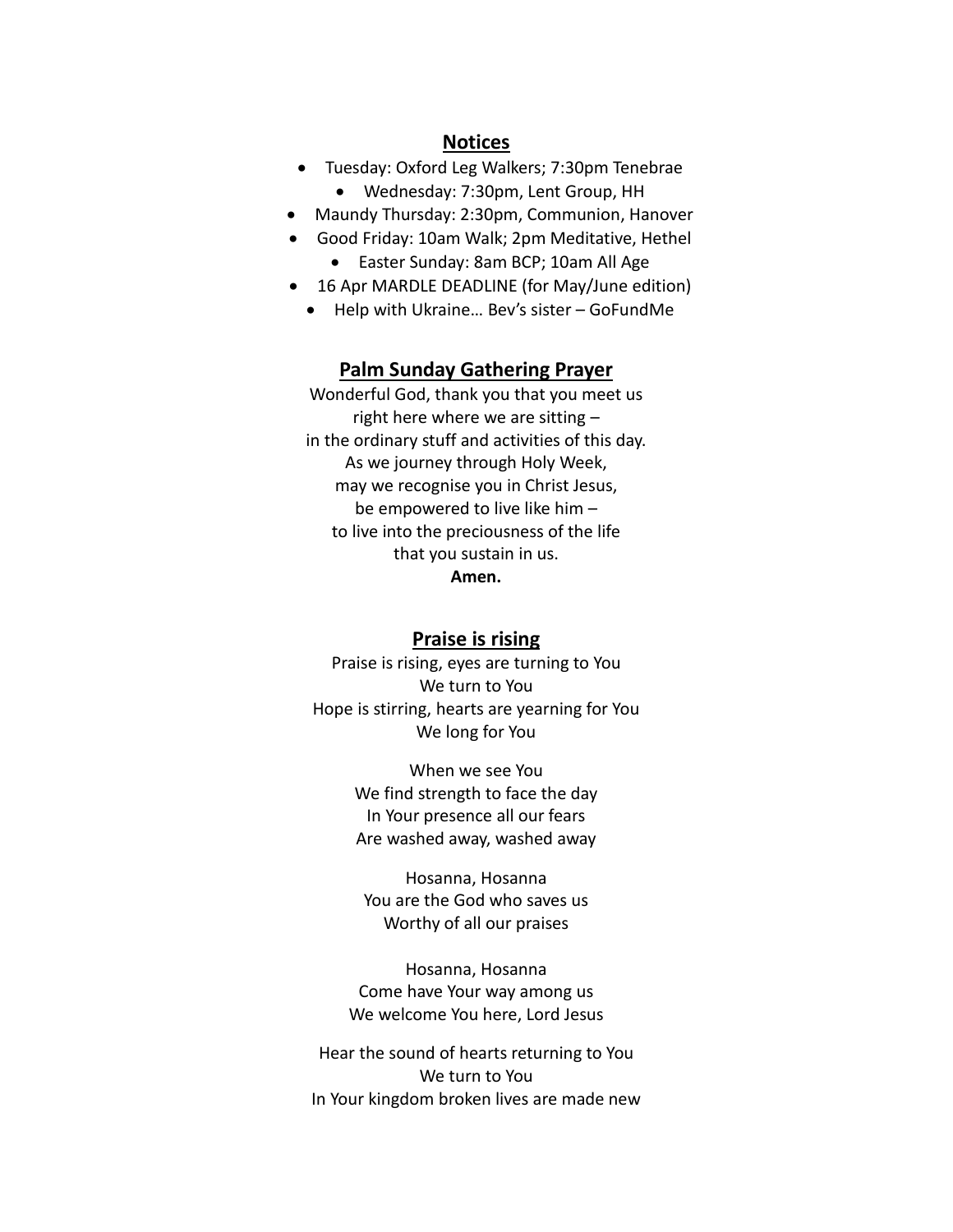You make all things new

When we see You We find strength to face the day In Your presence all our fears Are washed away, washed away

Hosanna, Hosanna You are the God who saves us Worthy of all our praises

Hosanna, Hosanna Come have Your way among us We welcome You here, Lord Jesus

Brenton Brown & Paul Baloche © 2005 Thankyou Music

# **The Great Parade: Dramatic Retelling**



# **Palm Sunday Tension**

Palm Sunday presents us with a loud, chaotic, tense and mysterious encounter between Jesus, the crowds, the disciples and the Pharisees.

Some were cheering, others grumbling. But why? The crowds were expecting Jesus to be the Messiah, the bringer of peace, but they thought this meant Jesus was going to overthrow the Roman rule, and upturn corrupt religion. They believed this entry into Jerusalem was going to begin a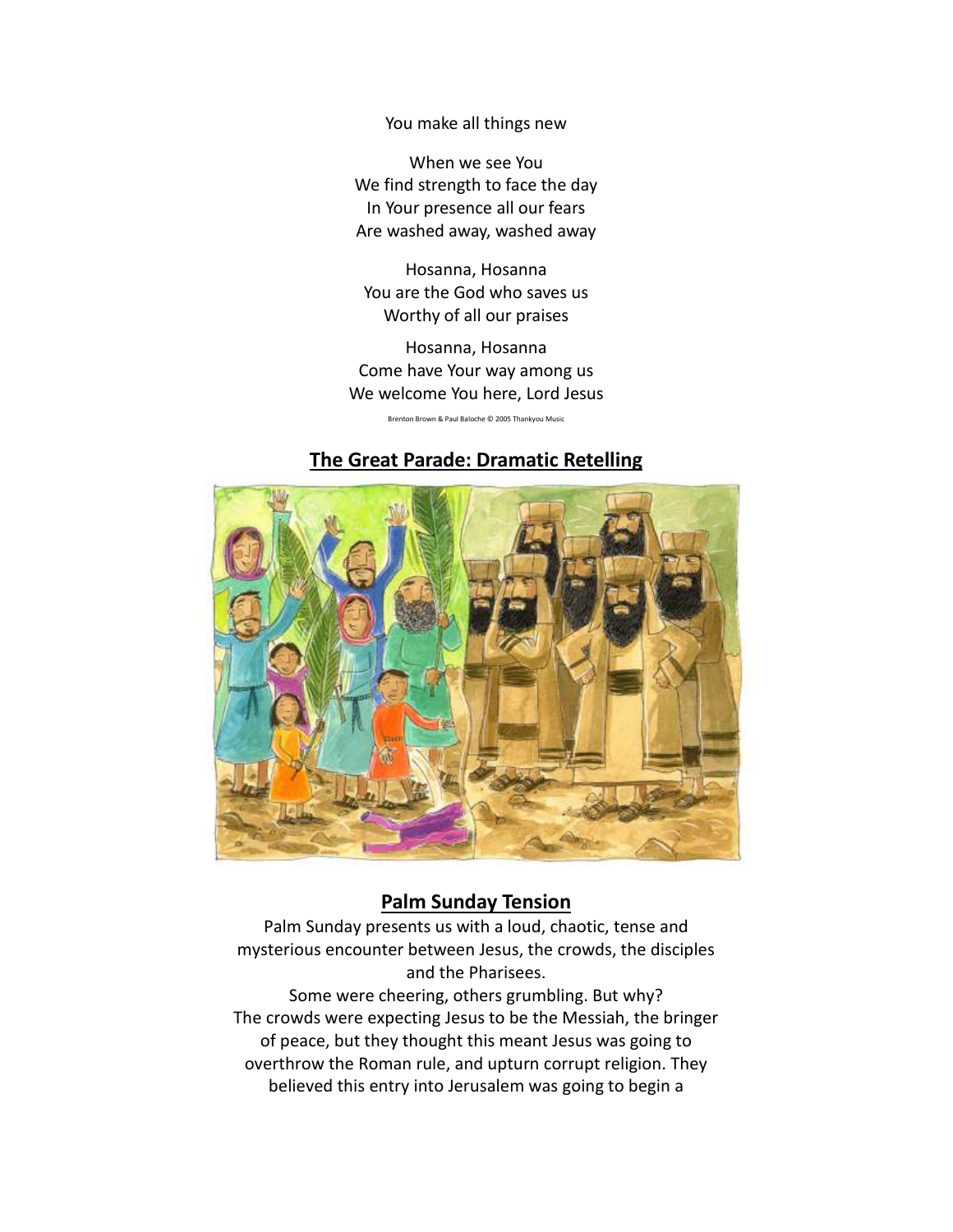revolution.

The Pharisees grumbled because they didn't like what Jesus said. They didn't agree with his teaching. They could see what the crowds wanted Jesus to do and they didn't want a revolution. They feared the power of Rome and they enjoyed their prestige, having and doing church the way that they liked. I wonder –

1) What expectations do we have of Jesus? What do we expect him to do for us, and how, and when..and why? 2) And what about when we have differences of opinions with others about who Jesus is? How do those differences of opinions pan out in our families, our friendships, our churches? What is difficult for you? What is good about that? Lets just have a moment of quiet to sit with those questions.

### **Call to worship**

We look for an all-powerful king, but Jesus confidently comes among us as an ordinary commoner. How extraordinary! Are we still looking for God in the wrong places?

# **Saying Sorry**

We are sorry, Lord Jesus, for the moments when our hosannas are loud but lacking in love, when we chase the lure of worldly power, but miss the signs of heavenly glory when we choose popularity over integrity, when we would silence those who speak the truth and are silent when we could speak out. Forgive us, and inspire our steps as we follow you to the Cross… and beyond. **Amen.**

## **Receiving Forgiveness**

God of all that is, your power is both mighty and vulnerable, and you both judge and forgive. Your son is both King and servant, and he both teaches and serves.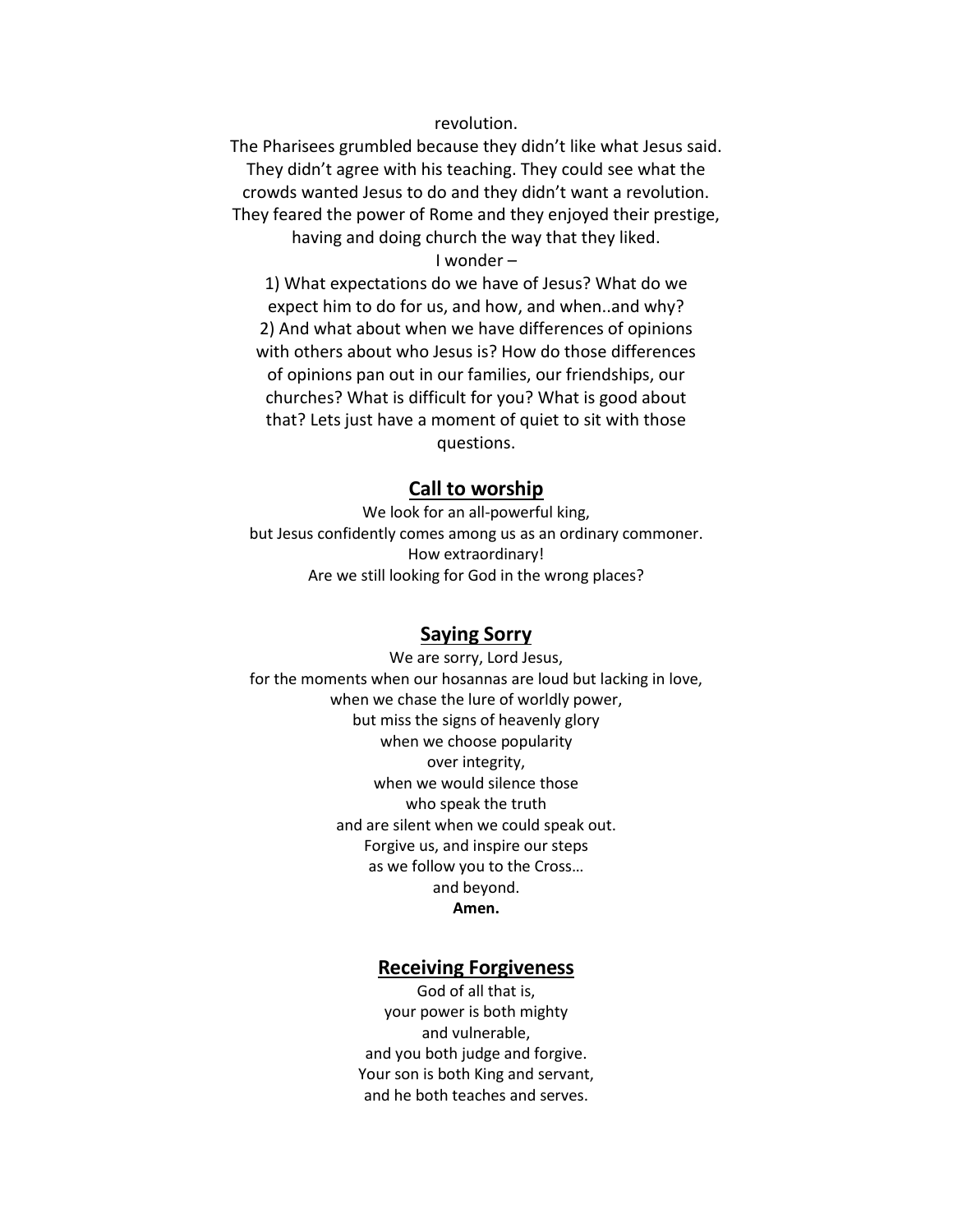Receiving Forgiveness You hear our words and you understand our silence and you both accept and inspire. Loving God, thank you for this day, for this journey, and for your Son who draws us closer to you. **Amen.**

### **Make me a channel of your peace**

Make me a channel of your peace. Where there is hatred let me bring your love. Where there is injury, your pardon, Lord And where there's doubt, true faith in you.

Oh, Master grant that I may never seek So much to be consoled as to console To be understood as to understand To be loved as to love with all my soul.

Make me a channel of your peace Where there's despair in life, let me bring hope Where there is darkness, only light And where there's sadness, ever joy.

Oh, Master grant that I may never seek So much to be consoled as to console To be understood as to understand To be loved as to love with all my soul.

It is in pardoning that we are pardoned In giving to all men that we receive And in dying that we're born to eternal life.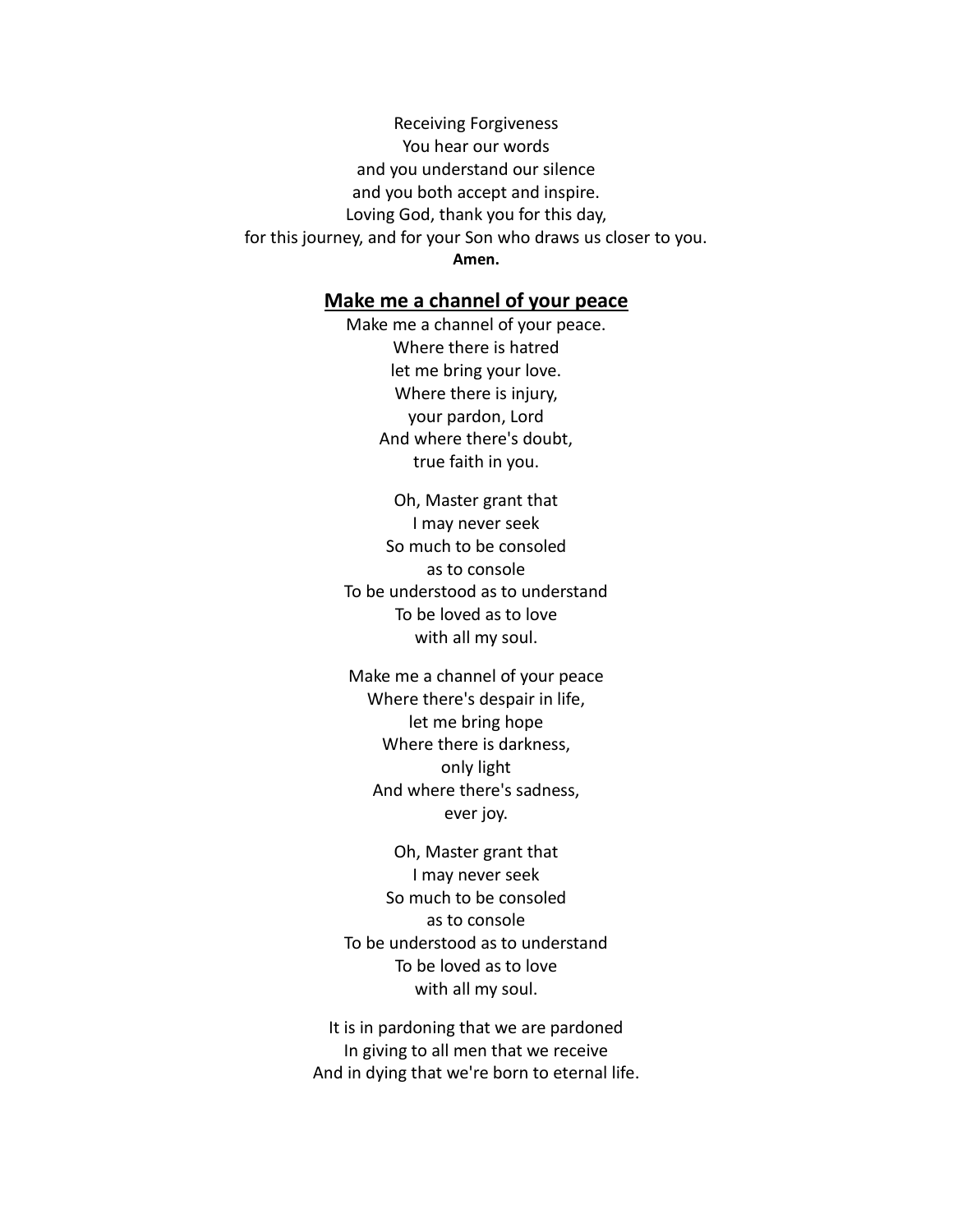**What's in a name?**



# Jesus Christ





What's in a name? Does anyone know what their name means? Who chose your name? Why did they choose it?

Jesus has a special name too. Jesus is His human name, which means God with us. That name is still used today. Lots of people are called Jesus. But people aren't called Christ. But Christ isn't Jesus' surname. It's a title given him which has a cosmic significance. And its something that Jesus acknowledges in the middle of all of this tension.

When the Pharisees ask him to silence the crowd he says ' if mouths stay closed, the stones will cry out' What does he mean? He is saying that creation worships him. Even if and when we don't. That the very atoms of the fabric of creation recognise who he is and will praise him. Wow. The stones worship Jesus too. Not just us.

So, lets have a think. What do you think the stones would say? What do they know about him? What would they want us to know about him? If that's a bit too out there for you, what do you think about him? What do you say about him? What can you praise Jesus for? Lets make some bunting .. and let the stones cry out.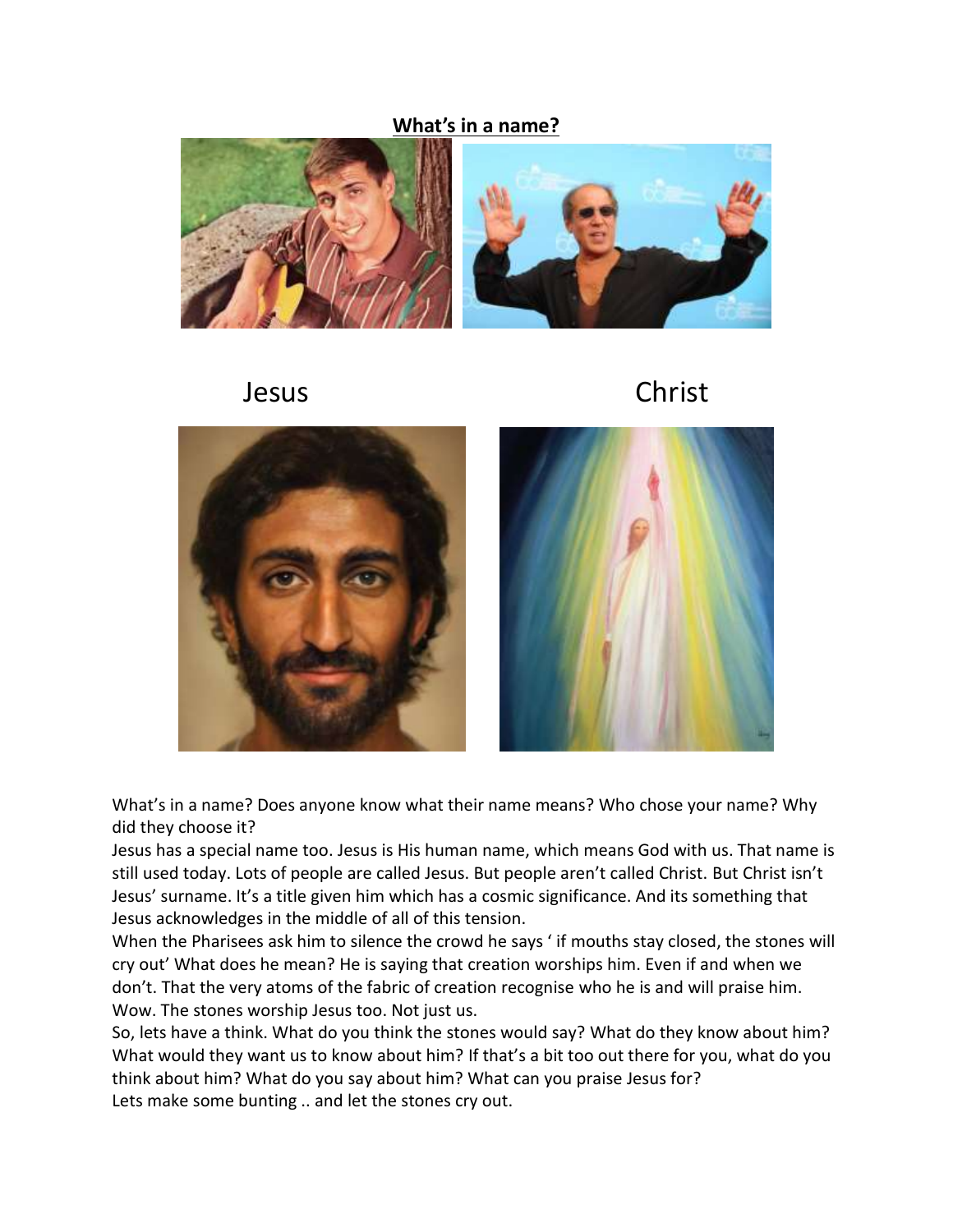## **The Stones Cry Out: Bunting**



**The Profession of Faith: We believe in God the Father, from whom every family in heaven and on earth is named. We believe in God the Son, who lives in our hearts through faith, and fills us with his love.**

**We believe in God the Holy Spirit, who strengthens us with power from on high. We believe in one God; Father, Son and Holy Spirit. Amen.**

## **Hosanna, hosanna**

Hosanna, hosanna Hosanna in the highest! Hosanna, hosanna Hosanna in the highest! Lord we lift up Your name With hearts full of praise Be exalted oh Lord my God Hosanna in the highest

Glory, glory, Glory to the King of kings!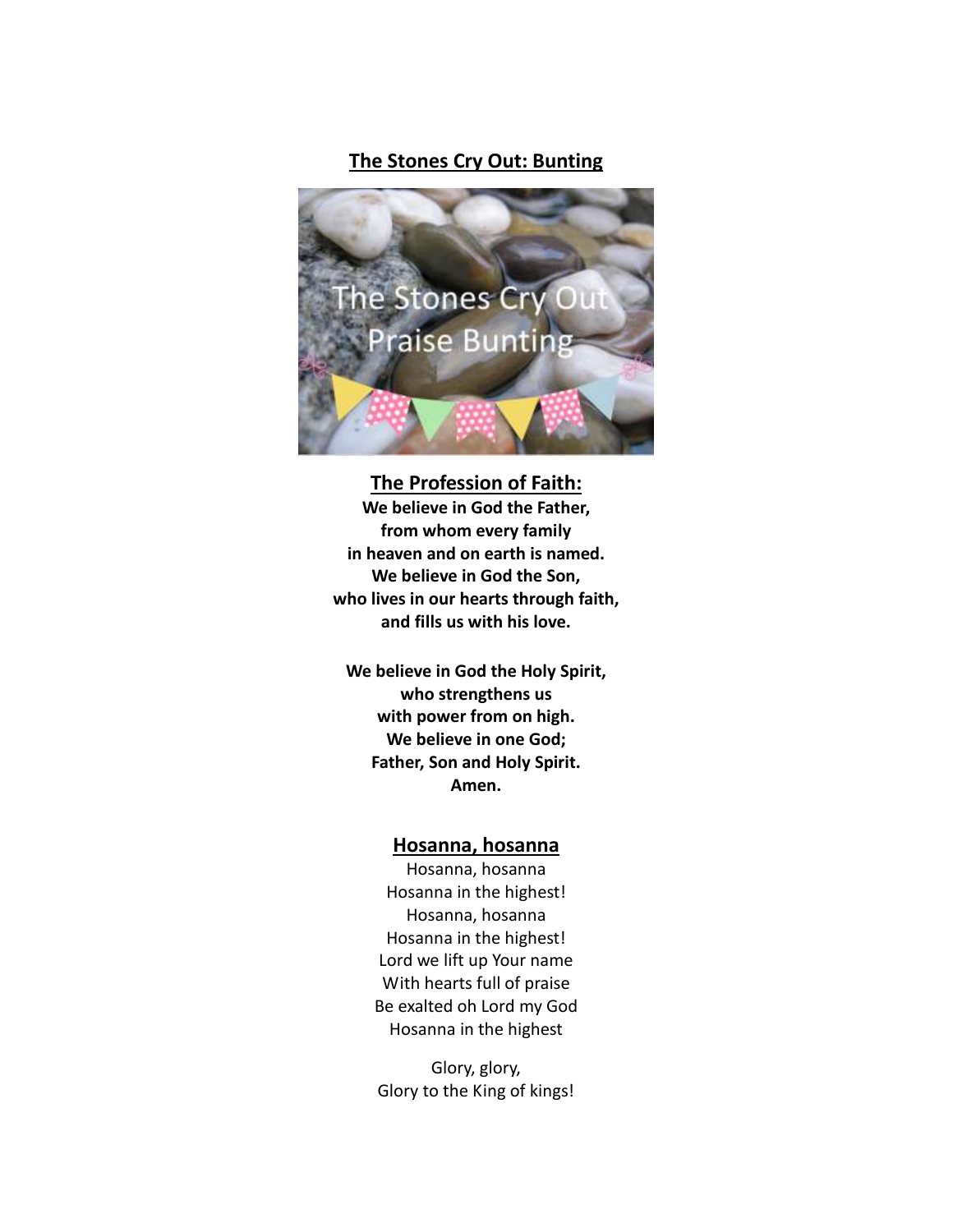Glory, glory, Glory to the King of kings! Lord we lift up Your name With hearts full of praise Be exalted oh Lord my God Hosanna in the highest Carl Tuttle © 1985 Mercy/Vineyard Publishing

### **Blessed is the king who comes**

Blessed is the King who comes in the name of the Lord Blessed is the King who comes in the name of the Lord

Blessed is the King who comes in the name of the Lord Blessed is the King who comes in the name of the Lord

Peace in Heaven and glory in the highest! When mouths stay closed the stones will cry out!

Majestic is the King who comes in the name of the Lord Majestic is the King who comes in the name of the Lord

Majestic is the King who comes in the name of the Lord Majestic is the King who comes in the name of the Lord

Peace in Heaven and glory in the highest! When mouths stay closed the stones will cry out!

Triumphant is the King who comes in the name of the Lord Triumphant is the King who comes in the name of the Lord

Triumphant is the King who comes in the name of the Lord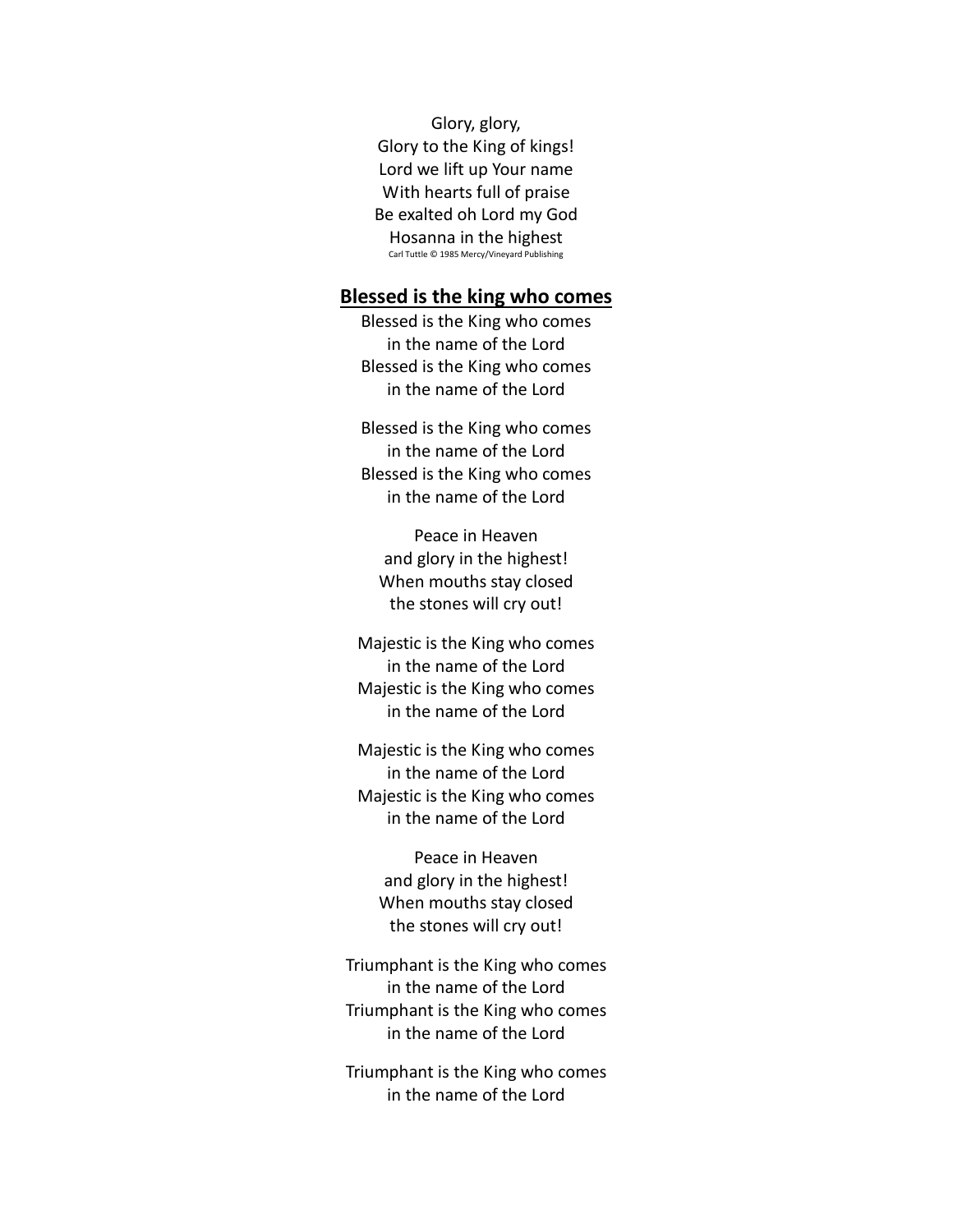Triumphant is the King who comes in the name of the Lord

> Peace in Heaven and glory in the highest! When mouths stay closed the stones will cry out!

> > Ishmael © 1993 Glorie Music

# **The Stones Cry Out: Offering Our Prayers**



#### **The Lord's Prayer**

As our Saviour taught us, so we pray: **Our Father in heaven hallowed be your name. Your Kingdom come, your will be done on earth as in heaven. Give us today our daily bread. Forgive us our sins as we forgive those who sin against us. Lead us not into temptation but deliver us from evil. For the kingdom, the power and glory are yours now and forever. Amen.**

### **Make way, make way**

Make way, make way For Christ the King In splendour arrives Fling wide the gates and welcome Him Into your lives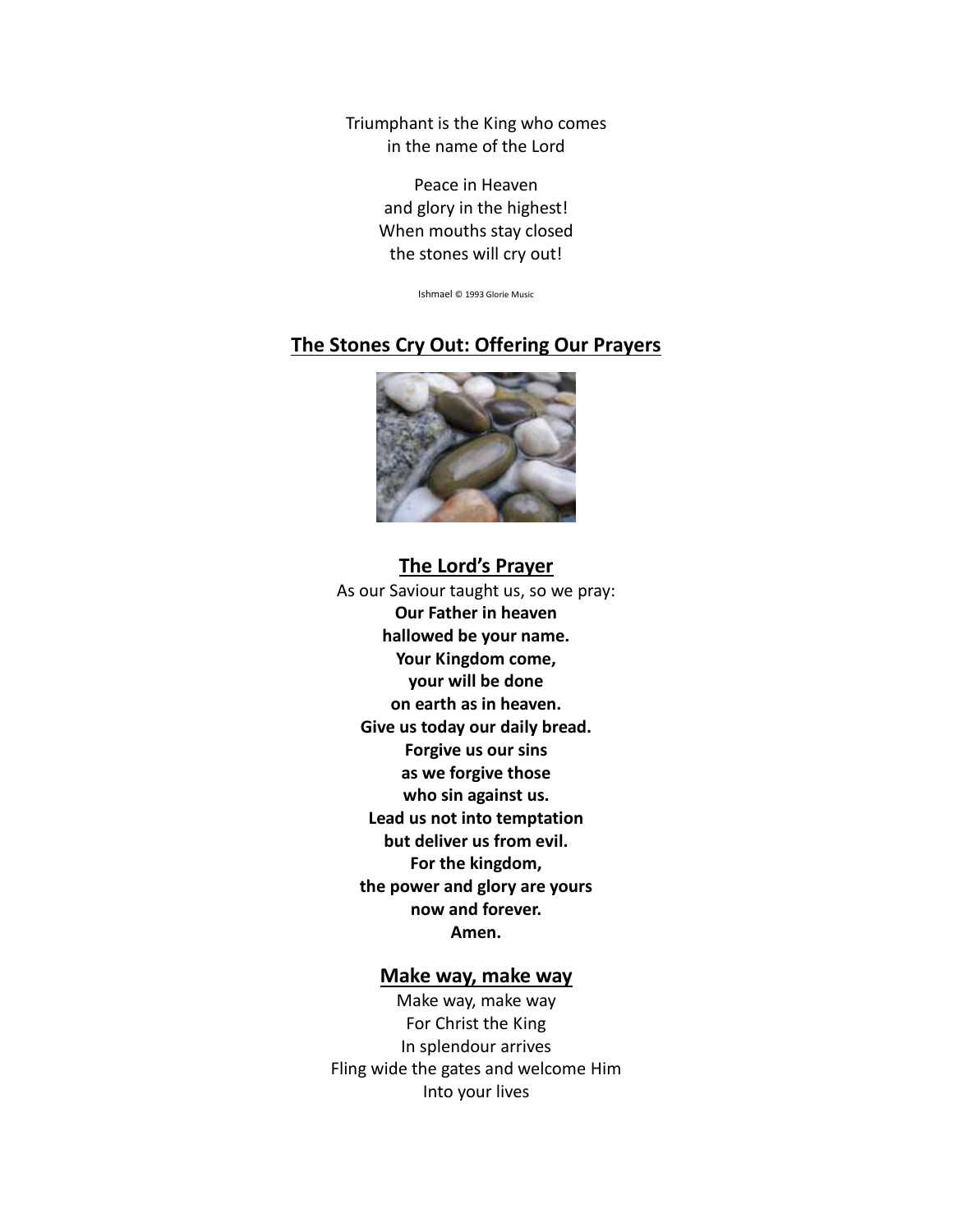Make way! (Make way!) Make way! (Make way!) For the King of kings (For the King of kings) Make way! (Make way!) Make way! (Make way!) And let His kingdom in

He comes the broken hearts to heal The prisoners to free The deaf shall hear, the lame shall dance The blind shall see

> Make way! (Make way!) Make way! (Make way!) For the King of kings (For the King of kings) Make way! (Make way!) Make way! (Make way!) And let His kingdom in

And those who mourn with heavy hearts Who weep and sigh With laughter, joy and royal crown He'll beautify

> Make way! (Make way!) Make way! (Make way!) For the King of kings (For the King of kings) Make way! (Make way!) Make way! (Make way!) And let His kingdom in

We call you now to worship Him As Lord of all To have no gods before Him Their thrones must fall!

> Make way! (Make way!) Make way! (Make way!) For the King of kings (For the King of kings)